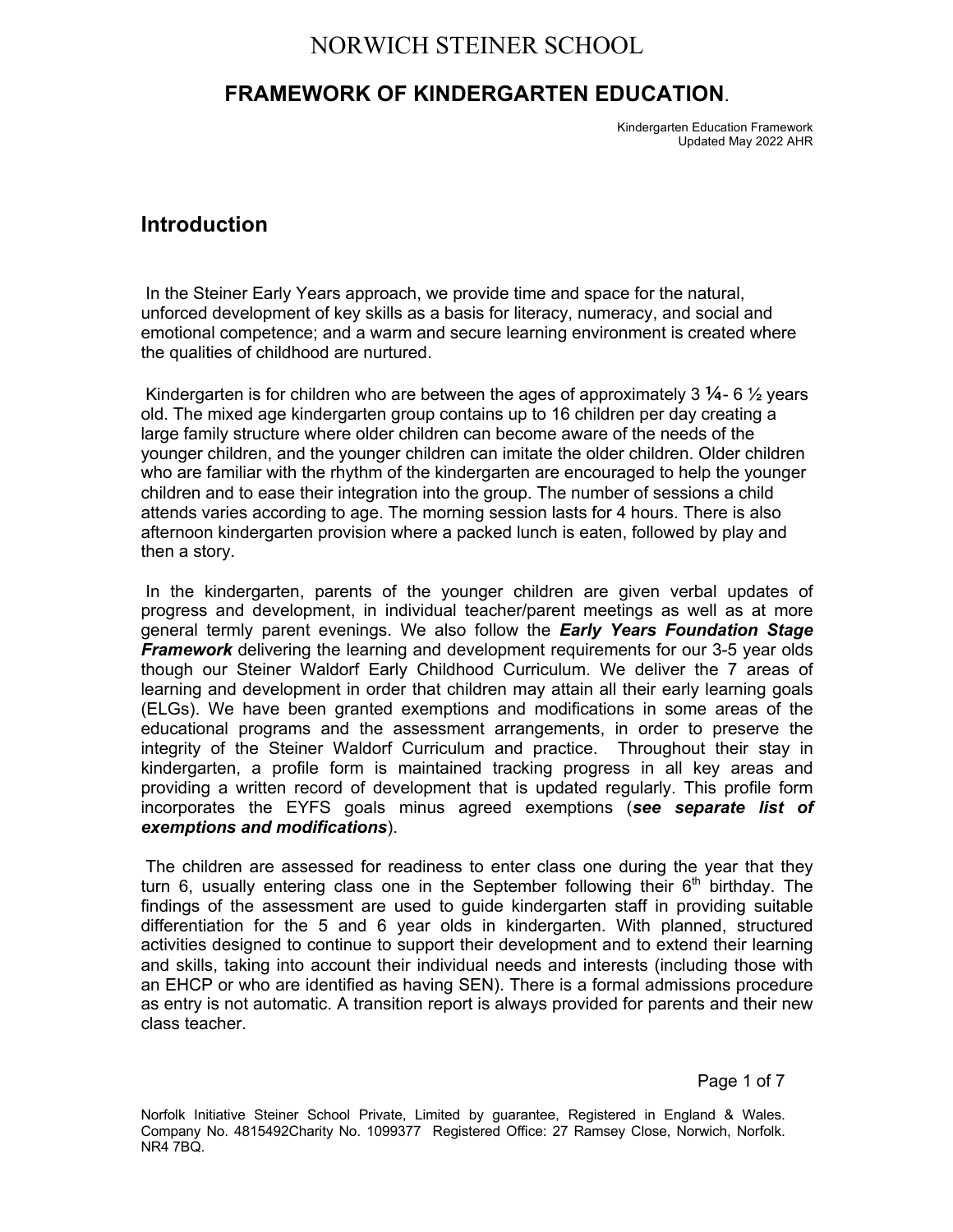## **Cycles of development**

Steiner's educational philosophy recognises three broad seven-year cycles of development: birth to 7, 7 to 14, and 14 to 21. Each stage of the Steiner Waldorf curriculum is designed to work with the developing interests and emerging developmental needs of the child. Educational activities and learning opportunities thus reflect the developmental stages of the child, and the learning environment is purposefully and carefully structured to foster both personal and social learning. During the early years, children learn through example, or imitation, rather than via formal instruction. In general, the curriculum is aimed to adapt itself to the child, and not the other way round. Children are given plenty of time to develop and unfold the many faculties and competencies they will need to thrive in later life. Formative assessment, rather than testing, is practised throughout.

## **Chronological development**

The Steiner curriculum is designed to be responsive to the various phases of the child's development. The era of human history being taught at any one time will correspond in many ways with the stage of development of the child in that class. For example, early years leaders present children with fairy stories to match their "dream-like", unawakened state of consciousness; class four (around 9 years old) studies the Vikings and Norse mythology to suit their "war-like" feelings; class five (around 10 years old) learns about the Greeks just at the time when their intellect is awakening and their sense of fair play is coming to the fore - and so on. The total curriculum has been likened to an ascending spiral: subjects are revisited several times, but each new exposure affords greater depth and new insights appropriate to the developmental stage of the child.

## **Kindergarten life in practice**

Our kindergarten provides a warm, home-like atmosphere and an opportunity for the children to learn through imitation, free play, rhythm and repetition. During creative play children are allowed to learn through investigation, exploration and discovery, nourishing creativity and the imagination, and thereby cultivating each child's capacity for inventiveness and adaptability. The toys in the kindergarten are simple and intentionally unsophisticated, and are made exclusively from natural materials. The simpler the toy, the greater the creative space for the imagination to be exercised and to develop in a natural way.

It follows from this approach that we strongly believe in giving children the free space to develop their creativity, fostering a life-long love of learning, which in turn helps to lay the foundation for a healthy adult life. In our kindergarten we aim to create an environment that encourages co-operation, sociability and reverence and respect for life and nature.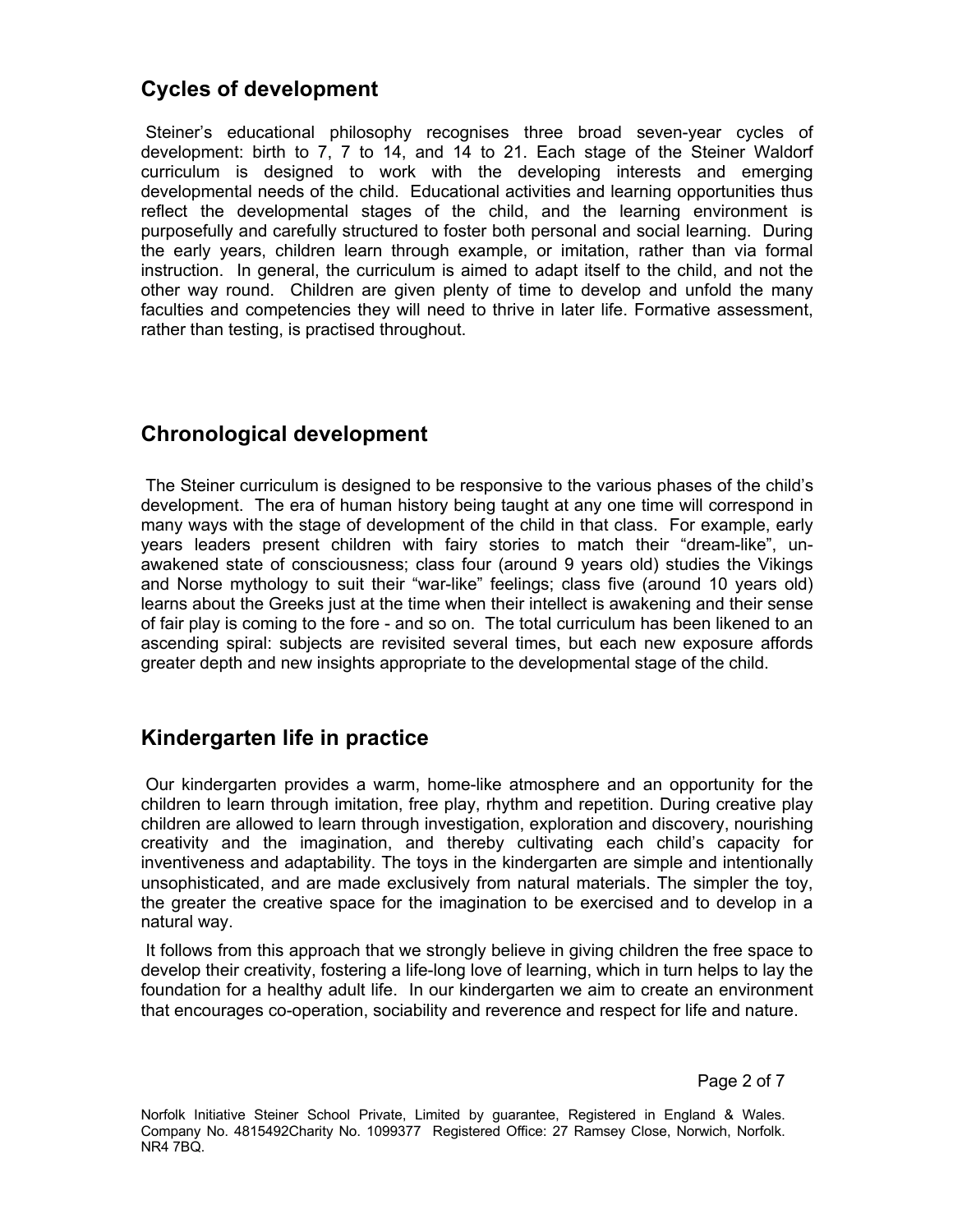## **Play and imitation**

Young children are excellent players, and they display an extraordinary talent for imitation. It is the task of the Steiner early childhood teacher to respect and work with this powerful age-old learning process and, as far as possible, not to obstruct it, nor unduly nor unnecessarily to intrude into the play of the children whilst they are in the teacher's charge. Free creative play strengthens the imagination, and repeated research studies have shown that children who are encouraged to enjoy creative play tend to show more empathy towards others and to display less aggression. They are more likely to have the capacity to see things from the perspective of the other, and demonstrate fewer signs of anxiety, distress or fatigue. In Steiner early childhood education, children are encouraged to learn through investigation, exploration and discovery, enabling them to become inventive and adaptable.

Another duty of the early childhood teacher is to provide the presence of a "working adult" – someone whom the children can freely imitate. A combination of practical, domestic and artistic activities are undertaken in the company of the children, designed to encourage skills such as concentration, perseverance and independent activity. Children are fascinated by adult activity, and it is certainly a great responsibility to be worthy of a young child's imitation.

Another application of learning-by-imitation is in the rich variety of (often seasonal) songs and verses offered, sometimes including verses in French, German or other languages. These are learnt quite naturally and seamlessly, and constitute an invaluable foundation for later creative living and learning.

## **Rhythm and repetition**

Steiner education recognises rhythm as an educational principle of key importance, and a strong framework of rhythm, routine and repetition is employed, particularly in the early years. Rhythms provide reassurance and security for children, and in the home these would be provided by, for example, regular bedtimes, shared meals and restful moments and enjoyable walks. Beyond these daily routines are the rhythms of the week, the seasons and the year. The seasonal rhythms are closely connected to the celebration of festivals throughout the year. Working with rhythms in this way helps children to understand the past, present and future: it is a healthy way to start to find their place in the world.

Repetition plays a key role in establishing continuity, and it assists in the development of memory. Daily, weekly and yearly events become recurring experiences, and are often eagerly awaited and anticipated. Stories, commonly with archetypal themes, are told many times to give the children a chance to familiarise themselves with the content and deepen their understanding of it.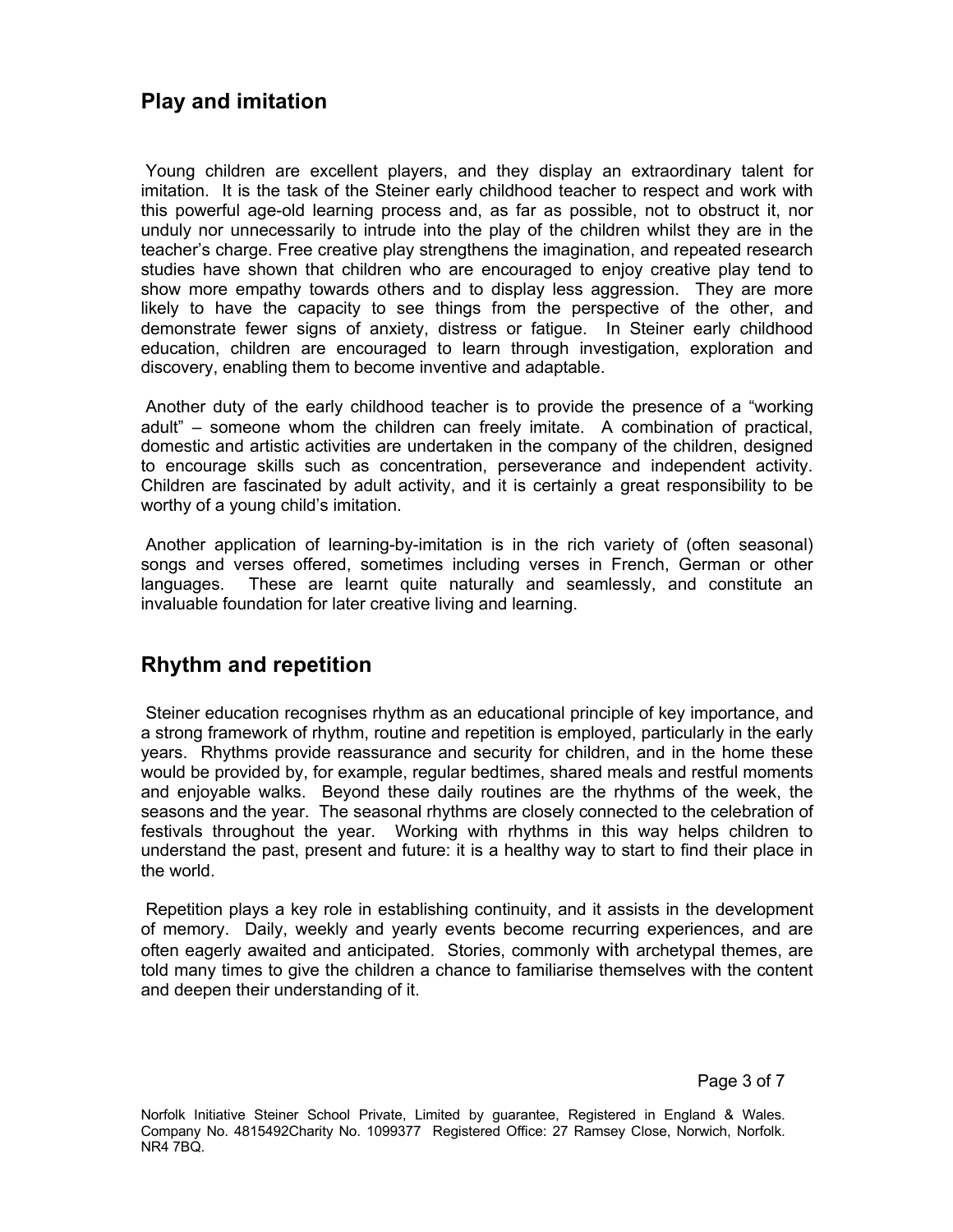### **Festivals and celebration**

Festivals are celebrated with the children so as to nourish body, soul and spirit. Although the Steiner curriculum is non-denominational, many Christian festivals are observed, and the children love the activities and preparations involved, such as finding seasonal materials, baking, making lanterns or other simple craftwork activities. Festivals from other cultures are also marked and celebrated in many Steiner schools. Rooms and classrooms are always specially decorated, and songs and poems are collected and shared. In early childhood education the teacher or leader tells appropriate stories - for example, at Whitsun they will not speak of the event as described in the Bible, but instead tell stories of transformation such as "The Whitsun Daisy" or of the birth of a butterfly. When the festival is over and the celebration comes to an end, the preparation for the next one can soon begin.

#### **THE MAIN FESTIVALS IN SUMMARY**

**Michaelmas** is the first festival of the school year and falls on or around the *29th September* at the beginning of autumn. It celebrates courage and strength of will, which are described for the (school) children through the legends of St Michael, Conqueror of the Dragon. In our kindergarten this festival is celebrated with a harvest feast prepared by the teacher and children.

The whole school together, on or around the 11th November, celebrate **Martinmas** and make and carry their lanterns in a procession, celebrating with songs their bringing of light into the darkness of winter. This is celebrated in the school grounds that have been beautifully adorned with lit lanterns to show us the way.

**The Advent Garden.** Every year all the children of the school come together on the first Advent Sunday to walk around the evergreen spiral to light their candles. It is a festival of quiet reverence, of darkness slowly turning to light. The kindergarten children experience **CHRISTMAS** through ring time themes, nativity stories, and the nature table with the nativity scene, the special foods that we bake, and the gifts, which are made. We aim to create a mood of reverence around this festival.

**Candlemas** is celebrated in February by all the children in the school. Usually a candle is placed in the earth to celebrate the return of the light and life in nature.

**Easter** is the festival celebrating new birth and the force of life, which we experience all around us in nature at this time of the year. The Easter hare brings eggs and hides them for the children in the kindergarten.

**May Day** is celebrated by all the children in the school with maypole dancing.

**Whitsun** marks the descent of the Holy Spirit to the earth, where the spirit of community resides and mutual understanding is fostered. It is traditionally celebrated by the speaking of a verse or a passage from a book in many languages. Kindergarten celebrate this festival with a special meal.

**St John's Midsummer Festival** on the 24<sup>th</sup> June is a festival celebrated by the whole community with a bonfire, singing, games and a picnic.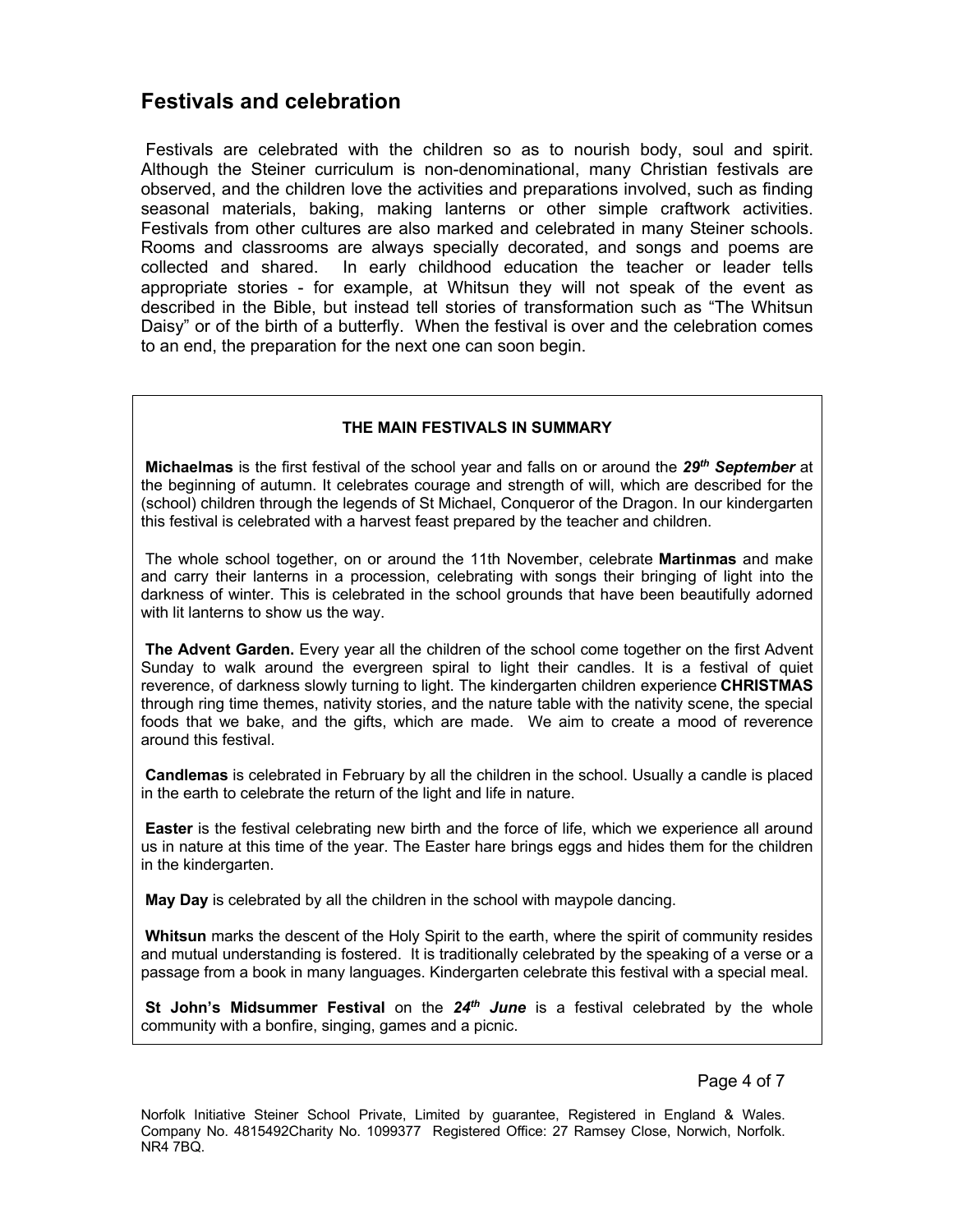# **Story-telling**

The environment created in Steiner early childhood education promotes the development of competent talking and listening, enhancing the child's ability to use words with confidence. Children are encouraged to speak freely, and learn to listen to others. There is an overriding concentration on the oral tradition, and many wonderful stories are related. A well-told story creates an appreciation for the human voice and the beauty and rhythms of language. This assists in the development of a strong and rich imagination, and helps to extend the vocabulary and develop a good memory. Traditional fairy tales and nature stories are told and retold, to cultivate a love of language and familiarity with the spoken word - an excellent prelude to, and foundation for, more formal literacy learning in class one and beyond.

|               | The Kindergarten Daily Rhythm                       |
|---------------|-----------------------------------------------------|
| Approx times  |                                                     |
| $8:50 - 9:10$ | Arrival time                                        |
| 9:15          | Ring time                                           |
| 9:35          | Daily activity and free play, followed by tidy time |
| 11:15         | Snack time                                          |
| 11:45         | Outdoor play                                        |
| 12:45         | Story time                                          |
| 1:00          | Home time / transition to afternoon kindergarten    |
| $1:00 - 3:30$ | Afternoon kindergarten                              |

## **Daily activity and free play**

The daily activity is always led by the teacher, and often involves the preparation of the snack whereas the free playtime which follows is very much child initiated, with minimal adult involvement. It is during this time that the child uses his/her own creative imagination to – for example - make a building site out of wooden planks, a shop, a train, a spaceship or a den with wooden clothes racks and pieces of muslin. Our weekly activities are as follows:

| <b>MONDAY:</b> | Seasonal craft                                   |
|----------------|--------------------------------------------------|
| TUESDAY:       | <b>Baking</b>                                    |
|                | <b>WEDNESDAY:</b> Watercolour painting           |
| THURSDAY:      | Soup-making (Autumn/Spring) / Gardening (Summer) |
| <b>FRIDAY:</b> | Crayoning / Movement games                       |

Page 5 of 7

Norfolk Initiative Steiner School Private, Limited by guarantee, Registered in England & Wales. Company No. 4815492Charity No. 1099377 Registered Office: 27 Ramsey Close, Norwich, Norfolk. NR4 7BQ.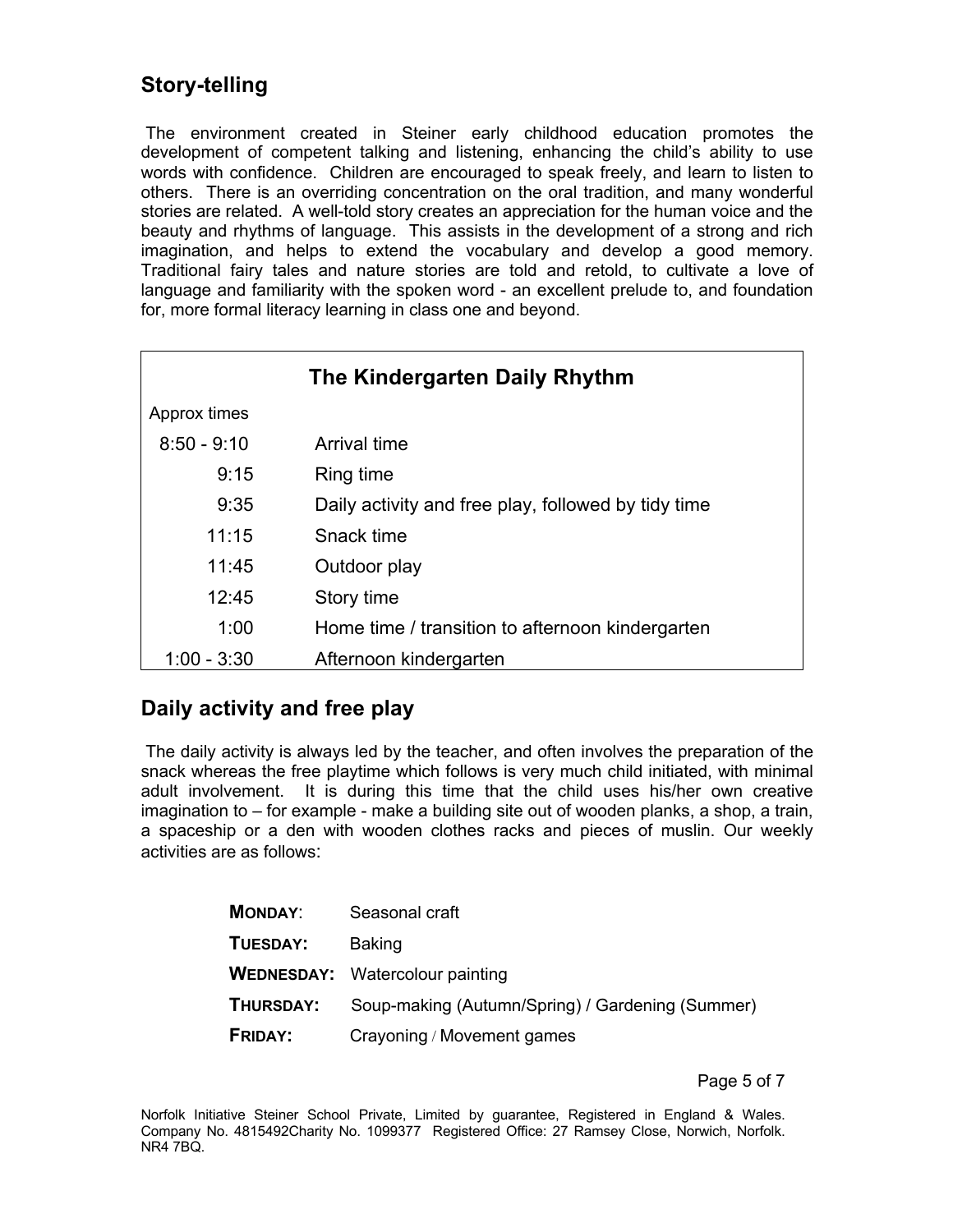# **Ring time**

Once children have arrived and the register has been taken we gather in a circle for ring time. At this time the emphasis is on teacher-led activities such as singing seasonal songs and saying verses together with appropriate gestures. We also practice finger rhymes at this time, as well as the traditional nursery rhymes. At the end we often play a ring game together. The ring-time activities are chosen to reflect the time of year and the current mood that we find in nature. As repetition plays a key role in establishing continuity, and assists in the development of memory, ring-time themes are repeated over many weeks. Sections of the EYFS are delivered here, through games and song.

## **Sun child projects**

The older children have on-going projects, such as weaving and sewing, which they will continue throughout the week or for however long is necessary to complete them. During festival times a particular craft or baking activity may be added in. During the Summer term the six-year-olds participate in an additional afternoon transition group once a week as a preparation for beginning Class 1 in September. For additional information please see *Whole School Curriculum Policy: Kindergarten through to combined Class ½ Section.*

## **Tidy time**

After free play everyone is expected to help put everything back in its proper place. It is important for children to have order around themselves, not least so that they can find what they want to play with the next day. This is a time of co-operation as we sort, fold, put away toys and set the tables ready for snack time.

#### **Snack time**

After tidy time and when the children have washed their hands, we gather at the table for our shared snack. This is vegetarian and organic if possible. We have a particular snack for each day of the week, usually with a daily grain, and following the seasons in our menu planning as we prefer to use local seasonal produce. Therefore we have two weekly menus, one for the Autumn and Spring terms and the other for the Summer term. Snacks include soup, apple crumble, bread rolls, savoury millet and couscous. Fresh fruit is provided also. We always say a simple grace together and give thanks for our meal. The older children have the task of setting and clearing the table, and they take turns with the washing up. When a birthday is celebrated, we bake a cake in Kindergarten for the children to enjoy.